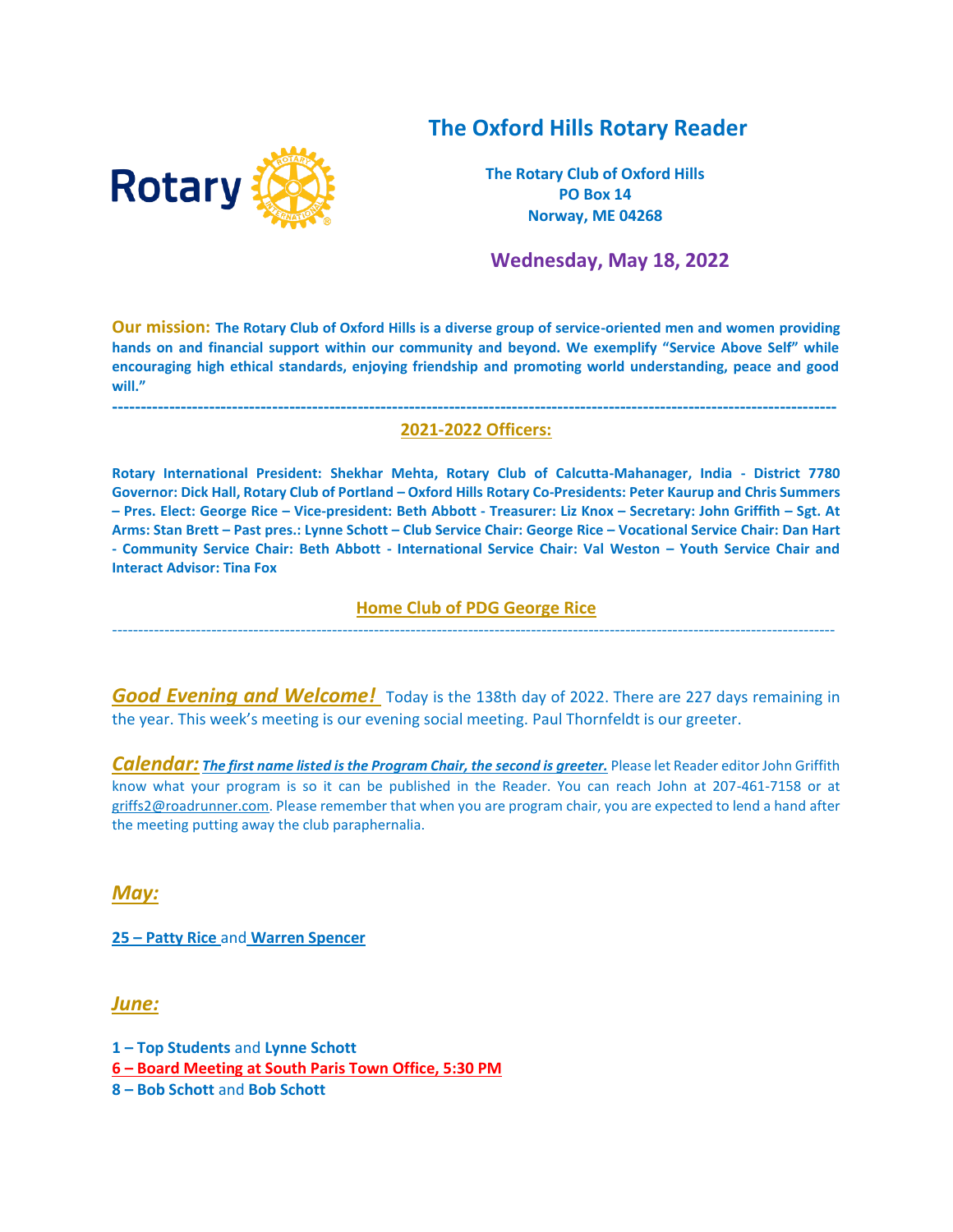### *June cont'd:*

**– Prep work for Senior Class Picnic – Senior Class picnic at Fairgrounds – Evening Meeting** and **Patty Rice – Paul Thornfeldt** and **Val Weston**

### *Visiting Rotarians and Guests:*

We did not have any visiting Rotarians. Our guests were the May Students of the Month and their guests. Frank, Dan and Lynne joined us on Zoom.

### *Rotary Moment:*

Greeter George Rice asked Frank Shorey to tell us about the origin of our Student of the Month program. When it first started back in 1990-1991, only one student was chosen. In 1992, the program was revised to include one student from each of the four grades, a practice that has continued since.

### *Announcements:*

*Tina –* May Day Play Day went well last weekend. There were 215 kids in attendance which is down from previous years but a good turn out for us since we were unable to have the event for the last two years. 18 kids helped out; 7 of which were from the Interact Club. Tina also had a bog thank you to the Rotarians that helped out.

RYLA is also coming up. There will be a clean-up day at Camp Hinds on May 21 if anyone is interested in helping out.

Lastly, the Project Graduation committee is looking for help cooking hamburgers and hot dogs from 9:00 PM to 11:00 PM for the kids after their graduation on Saturday, June 11. Co-President Chris asked if there was enough interest and several of us raised our hands that we could help out. Tina will let the committee know that we will be there.

*Co-President Peter –* will be sending out Rotarian of the Year nomination forms. Please complete a nomination form and return it to Peter by our May 25<sup>th</sup> meeting

### *Last Week:*

Co-President Chris led us in the Pledge and 4-Way Test and Curtis gave the blessing.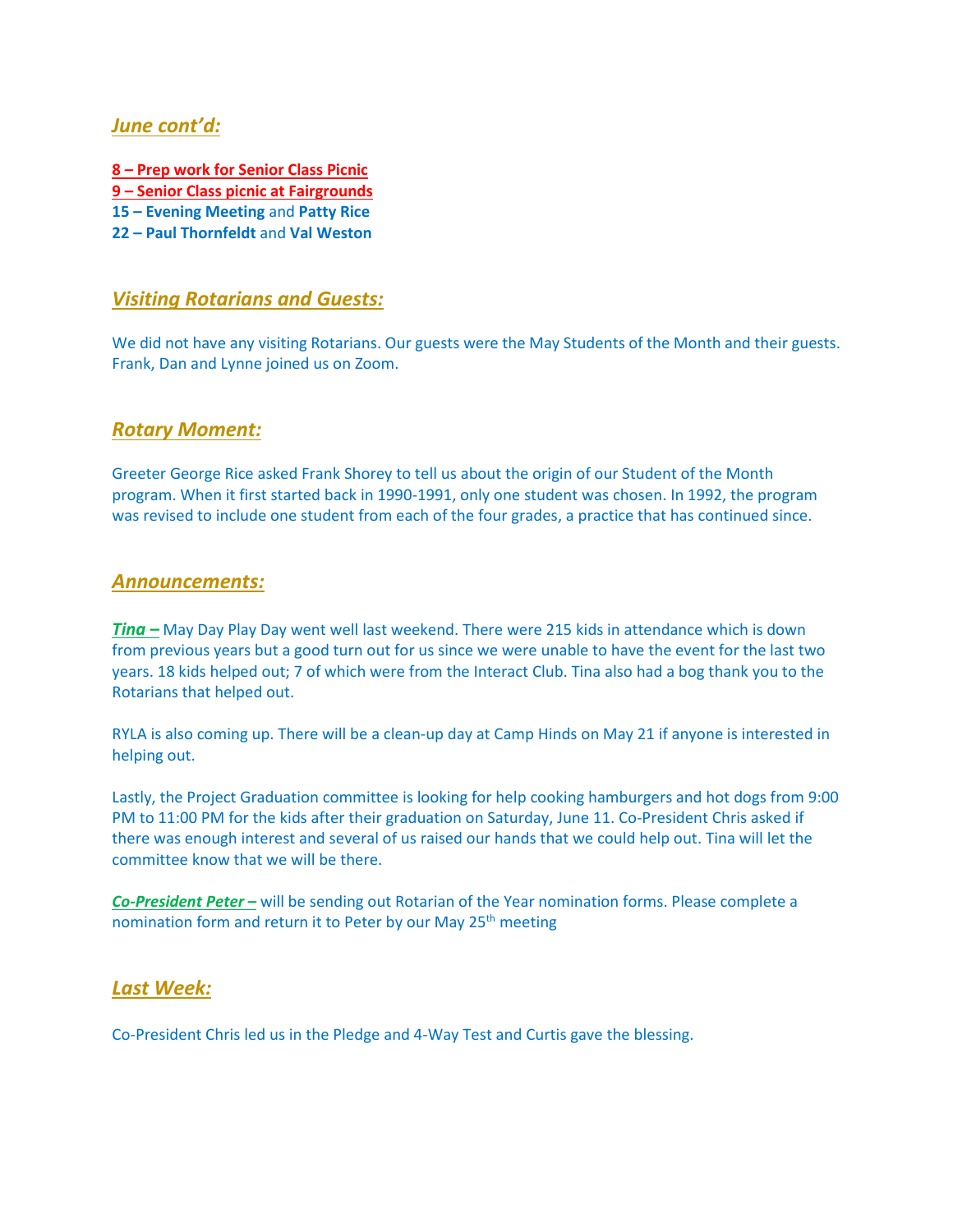Tina introduced the Student of the Month program. After the presentations, PP George talked about the 4-Way Test and gave each of the students a 4-Way Test key chain. The student write-ups are at the end of the Reader.

# ☺ Happy and Sad Dollars ☺

*Curtis* had happy dollars to thank Tina for spearheading the Students of the Month program.

*Ting* was happy for the help she had with May Day Play Day and also congratulated the parents of the Students of the Month.

*Frank* had \$32 Happy Dollars for the 32 years of the SOM program.

**Dan H.** had \$5 happy dollars for forgetting to announce that next week's meeting is our evening meeting and that there is a sign-up sheet going around. He needs a final count to give to Linda by Sunday night.

**Lynne** had a sad dollar that her car is still missing, had a happy dollar for May Day Play Day and another sad dollar that her infant grandson, Leon, and his mother have Covid.

**Patty** was happy for the students and their parents. She also had kudos for Tina for May Day Play Day, and lastly, it was nice to see Jenn Sherbinski, her daughter and son at Play Day.

*George* had congratulations to Tina for the work she put in on May Day. He also announced that tickets are still available for Lobsters for Scholars. If you have tickets you don't think you will sell, get them to George. All tickets and money need to be in on May 25; the drawing will be at our meeting on June 1.

## **50/50 – Our Freshman Student drew Ron's number, but Ron drew the 6 of Diamonds, not the King of Clubs**.

# *Birthdays and Anniversaries*

*May Birthdays –* Sharon (Glenn) Huntley – 5/1; Patty Rice – 5/9; Susan (Warren) Spencer – 5/29

*May Wedding Anniversaries –* Peter & Becky Kaurup – 5/16; Dan & Nancy Allen – 5/21; Frank & Connie Shorey – 5/23

*May Membership Anniversaries –* Lynne Schott – 18 yrs. – 5/5; Liz Knox – 4 yrs. – 5/9; Joel Speakman – 11 yrs. 5/17.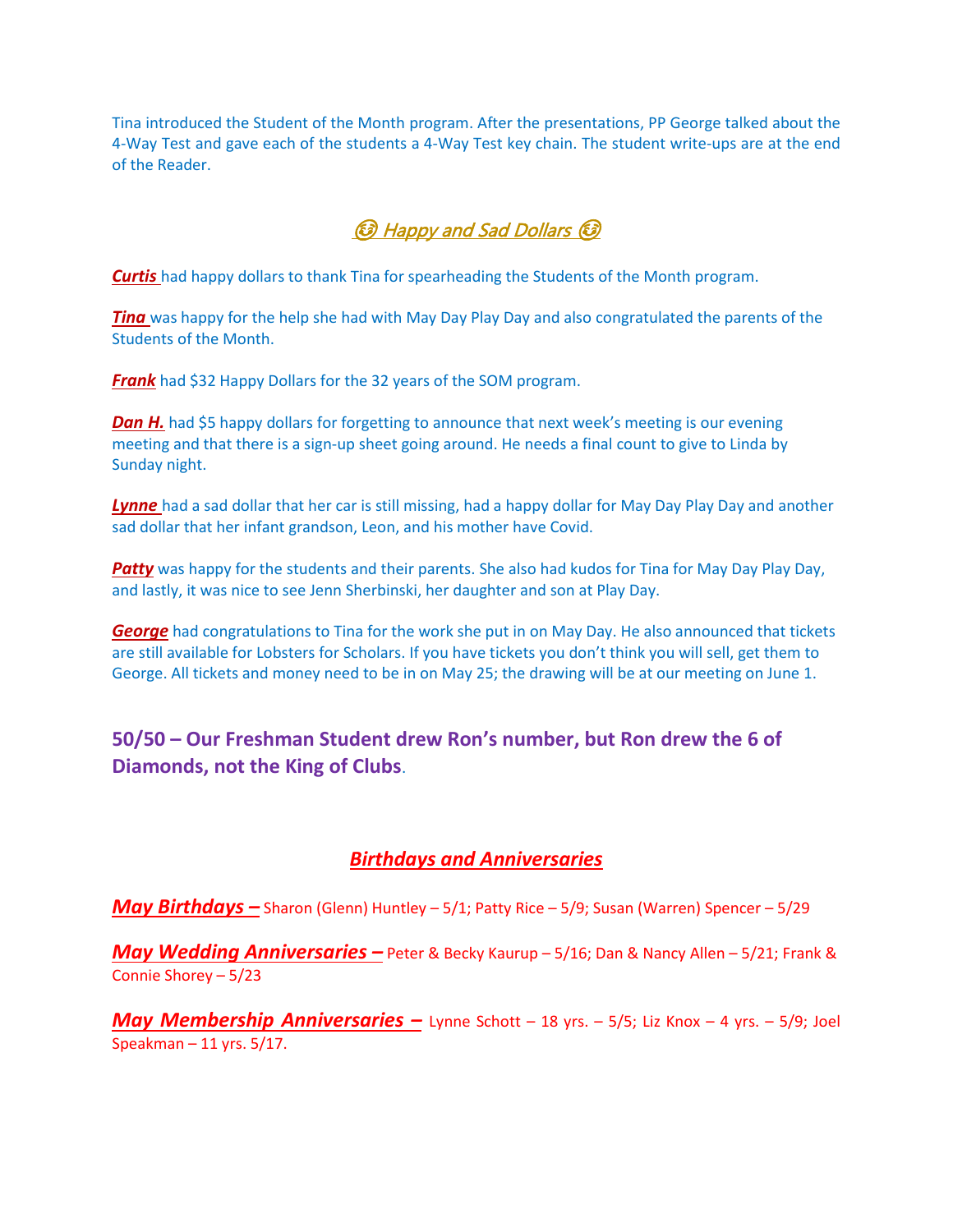# *Pun for the Week:*

**What kind of concert only costs 45 cents? A 50 Cent concert featuring Nickelback.**

### *The Rotary Theme for May is Youth Service*

**There are a wide range of programs and projects included under Rotary's Youth Service umbrella. Youth Service projects and activities have become a major focus for our club. The Youth Services Director coordinates and ensures communication among all our youth programs. This director develops and maintains long-term relationships with area schools, and works with other Club leaders to coordinate and maximize the impact and effectiveness of all our Youth Service activities.**

## **Make-Ups:**

**Bethel** – Tuesday, 7:30 AM at the Bethel Inn, Bethel [www.bethelrotary.org](http://www.bethelrotary.org/) **Bridgton-Lake Region** – Thursday, 7:15 AM at the Community Center, 15 Depot St., Bridgton [www.lakeregionrotary.org](http://www.lakeregionrotary.org/) **Fryeburg –** Tuesday, 7:30 AM at St. Elizabeth Ann Seton Catholic Church, Rt. 5, Fryeburg [www.fryeburgrotary.org](http://www.fryeburgrotary.org/) **River Valley –** Monday, 12:00 noon, at Hope Association, 2nd floor, 85 Lincoln Ave., Rumford [www.rivervalleyrotaryclub.org](http://www.rivervalleyrotaryclub.org/) **Interact –** Thursday, 2:15 PM, Room A210, Oxford Hills Comprehensive Hills High School

Before attending one of these meeting, be sure to check with the Club to be sure they are meeting per this schedule.

# **May Student of the Month 2022**

Theme: Grit: students who show a passion for a particular long-term goal along with a powerful motivation to achieve that goal

#### **9 th Grade: Rylee-Jaidyn Koehn**

Nominating Teacher: Charlie Yancey

Rylee exemplifies the perfect student with her wicked strong problem-solving skills, her ridiculous habits of work, her colossal intellectual capacity, and her "Team Captain" like ability to work with other students. Like Jerry West, her likeness should be the logo for the perfect student.